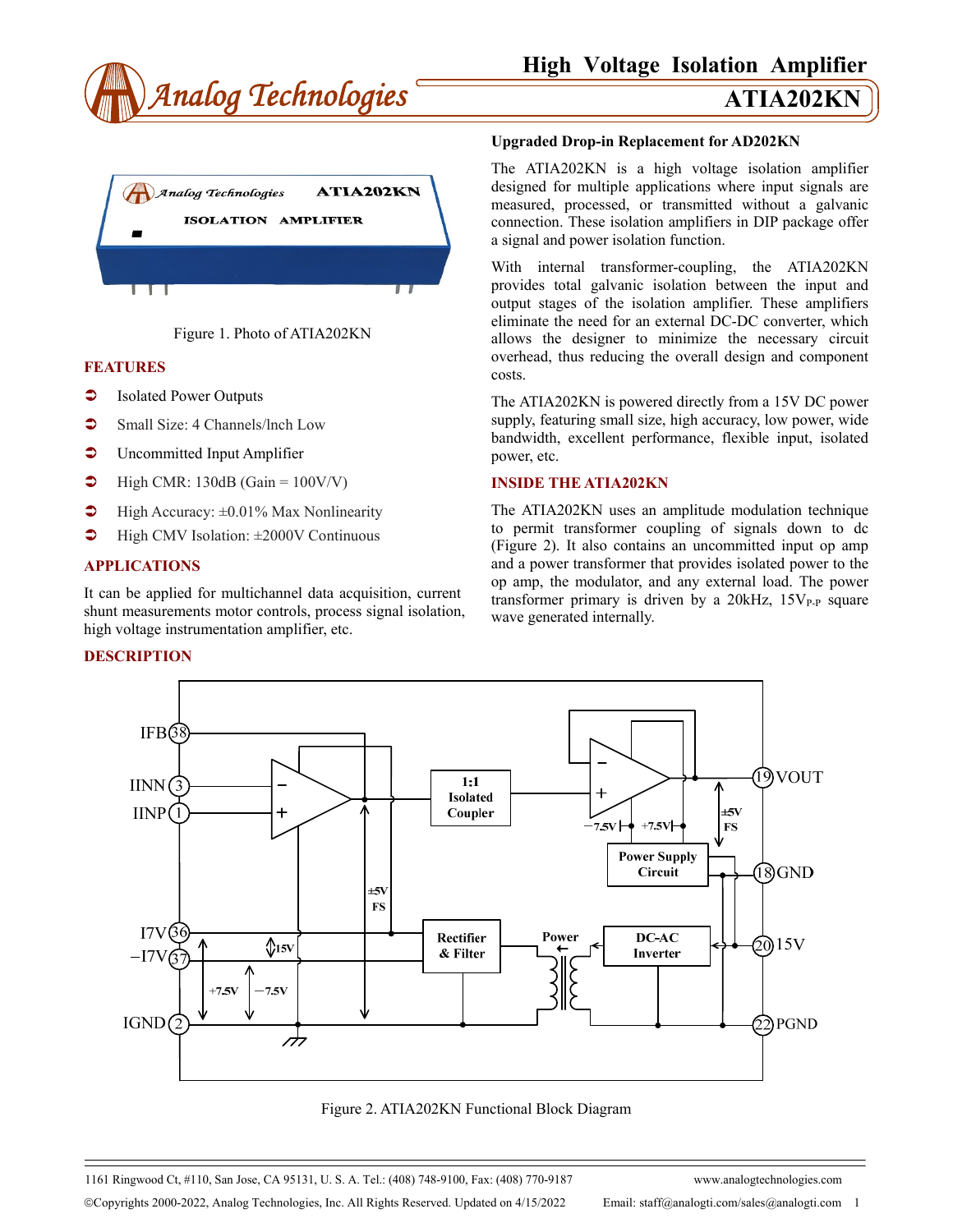

# **SPECIFICATIONS**

Table 1. Electrical characteristics. (Typical  $@$  25°C and  $V_s$  = 15V unless otherwise noted.)

| Model                                                                | ATIA202KN                                                      |
|----------------------------------------------------------------------|----------------------------------------------------------------|
| GAIN                                                                 |                                                                |
| Range                                                                | $1V/V-100 V/V$                                                 |
| Error                                                                | $\pm 0.5\%$ typ ( $\pm 4\%$ max)                               |
| vs. Temperature                                                      | $\pm 20$ ppm/°C typ ( $\pm 45$ ppm/°C max)                     |
|                                                                      |                                                                |
| vs. Time                                                             | $\pm 50$ ppm/1000 Hours                                        |
| vs. Supply Voltage                                                   | $\pm 0.01\%$ /V                                                |
| Nonlinearity ( $G = 1 V/V$ )                                         | $\pm 0.01$ max                                                 |
| Nonlinearity vs. Isolated Supply Load                                | ±0.0015%/mA                                                    |
| <b>INPUT VOLTAGE RATINGS</b>                                         |                                                                |
| <b>Input Voltage Range</b>                                           | ±5V                                                            |
| Max Isolation Voltage (Input to Output)                              |                                                                |
| AC, 60Hz, Continuous                                                 | 1500Vms                                                        |
| Continuous (AC and DC)                                               | $\pm 2000V$ Peak                                               |
| CMRR (Common-Mode Rejection Ratio)*                                  | $-74dB$                                                        |
| CMTC(Common-Mode Transfer Coefficient)*                              | $-0.2\times10^{3}$                                             |
|                                                                      |                                                                |
| $RS \le 100\Omega$ (HI and LO Inputs) $G = 1 \text{V/V}$             | 105dB                                                          |
| $G = 100V/V$                                                         | 130dB                                                          |
| $RS \leq 1 k\Omega$ (Input HI, LO, or Both) $G = 1 V/V$              | 100dB min                                                      |
| $G = 100V/V$                                                         | 110dB min                                                      |
| Leakage Current Input to Output $@$ 240Vrms, 60 Hz                   | 2μA rms max                                                    |
| <b>INPUT IMPEDANCE</b>                                               |                                                                |
| Differential $(G = 1V/V)$                                            | $10^{12}$ $\Omega$                                             |
| Common-Mode                                                          | $2G\Omega$ <sup>14</sup> .5pF                                  |
|                                                                      |                                                                |
| <b>INPUT BIAS CURRENT</b>                                            |                                                                |
| Initial, $\omega$ 25°C                                               | $\pm 30pA$                                                     |
| vs. Temperature ( $0^{\circ}$ C to $70^{\circ}$ C)                   | $\pm 10nA$                                                     |
| <b>INPUT DIFFERENCE CURRENT</b>                                      |                                                                |
| Initial, $\omega$ 25°C                                               | $\pm 5pA$                                                      |
| vs. Temperature ( $0^{\circ}$ C to $70^{\circ}$ C)                   | $\pm 2nA$                                                      |
|                                                                      |                                                                |
| <b>INPUT NOISE</b>                                                   |                                                                |
| Voltage, 0.1Hz to 10Hz                                               | $1.8\mu V_{P-P}$                                               |
| $f > 100$ Hz                                                         | $10.8nV/\sqrt{Hz}$                                             |
| FREQUENCY RESPONSE                                                   |                                                                |
| Bandwidth ( $V$ <sub>O</sub> ≤ 10 $V$ <sub>P-P</sub> , G = 1V–50V/V) | 100kHz                                                         |
|                                                                      |                                                                |
| Settling Time, to $\pm 10$ mV (10V Step)                             | 1 <sub>ms</sub>                                                |
| OFFSET VOLTAGE (RTI)                                                 |                                                                |
| Initial, @ 25°C Adjustable to Zero                                   | $(\pm 5 \pm 5/\text{G})$ mV max                                |
| vs. Temperature ( $0^{\circ}$ C to $70^{\circ}$ C)                   | $[\pm 10 \pm \frac{10}{\text{G}}] \mu\text{V}^{\circ}\text{C}$ |
|                                                                      |                                                                |
| <b>RATED OUTPUT</b>                                                  |                                                                |
| Voltage (Out HI to Out LO)                                           | ±5V                                                            |
| Voltage at Out HI or Out LO                                          | $\pm 6.5V$                                                     |
| <b>Output Resistance</b>                                             | $7k\Omega$                                                     |
|                                                                      |                                                                |
| Output Ripple, 100kHz Bandwidth                                      | $10mV_{P-P}$                                                   |
| 5kHz Bandwidth                                                       | $0.5mV$ rms                                                    |
| <b>ISOLATED POWER OUTPUT</b>                                         |                                                                |
| Voltage, No Load                                                     | ±7.5V                                                          |
| Accuracy                                                             | ±10%                                                           |
| Current                                                              | 400µA Total                                                    |
|                                                                      | 5%                                                             |
| Regulation, No Load to Full Load                                     |                                                                |
| Ripple                                                               | $100mV_{P-P}$                                                  |
| <b>POWER SUPPLY</b>                                                  |                                                                |
| Voltage, Rated Performance                                           | 15V±5%                                                         |
| Voltage, Operating                                                   | $15V \pm 10\%$                                                 |
| Current, No Load ( $V_s = 15V$ )                                     | 5mA                                                            |
|                                                                      |                                                                |
| TEMPERATURE RANGE                                                    |                                                                |
| <b>Rated Performance</b>                                             | 0°C to 70°C                                                    |
| Operating                                                            | $-40^{\circ}$ C to $+85^{\circ}$ C                             |
| Storage                                                              | $-40^{\circ}$ C to $+85^{\circ}$ C                             |
| PACKAGE DIMENSIONS                                                   |                                                                |
| DIP Package (N)                                                      | 2.10"×0.700"×0.350"                                            |
|                                                                      |                                                                |

\*Test Schematic Figure 3 @ 100Hz Sine Wave  $\omega_{\text{vs}}(t) = 1000 \text{V}$ .

1161 Ringwood Ct, #110, San Jose, CA 95131, U. S. A. Tel.: (408) 748-9100, Fax: (408) 770-9187 www.analogtechnologies.com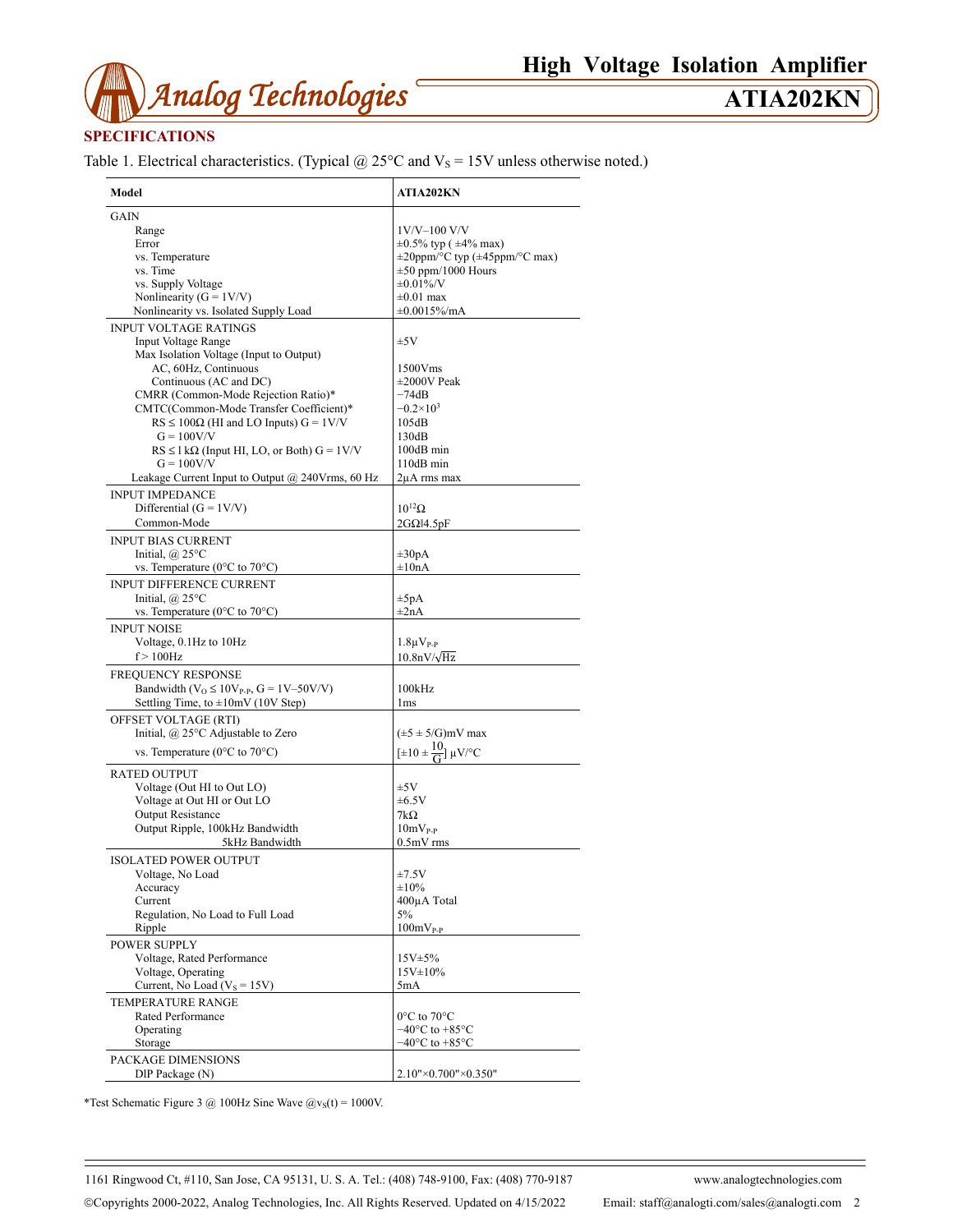



Figure 3. CMRR & CMTC Test Schematic

# **PIN DESIGNATIONS**

| <b>Block</b>                    | Pin#           | <b>Pin Name</b> | <b>Type</b>            | <b>Function Description</b>                                                                |
|---------------------------------|----------------|-----------------|------------------------|--------------------------------------------------------------------------------------------|
| <b>Isolated</b><br><b>Block</b> | 1              | <b>IINP</b>     | Isolated analog input  | Isolated positive (Non-inverting) input                                                    |
|                                 | $\overline{2}$ | <b>IGND</b>     | Isolated analog ground | Isolated ground                                                                            |
|                                 | 3              | <b>IINN</b>     | Isolated analog input  | Isolated negative (inverting) input                                                        |
|                                 | 36             | 17V             | Isolated power output  | Isolated positive power supply output, +7.5V, referenced to<br>pin 2 IGND                  |
|                                 | 37             | $-I7V$          | Isolated power output  | Isolated negative power supply output, approximately $-7.0V$ ,<br>referenced to pin 2 IGND |
|                                 | 38             | IFB             | Isolated analog output | Isolated op amp output as a feedback signal                                                |
| Local Block                     | 18             | <b>GND</b>      | Analog ground          | Output voltage ground reference, internally connected to pin<br>22 PGND                    |
|                                 | 19             | <b>VOUT</b>     | Analog output          | Op amp output, equals to the voltage difference between IFB<br>and IGND                    |
|                                 | 20             | 15V             | Analog input           | Positive 15V power supply input                                                            |
|                                 | 22             | <b>PGND</b>     | Analog input           | Power supply return, internally connected to pin 18 LO                                     |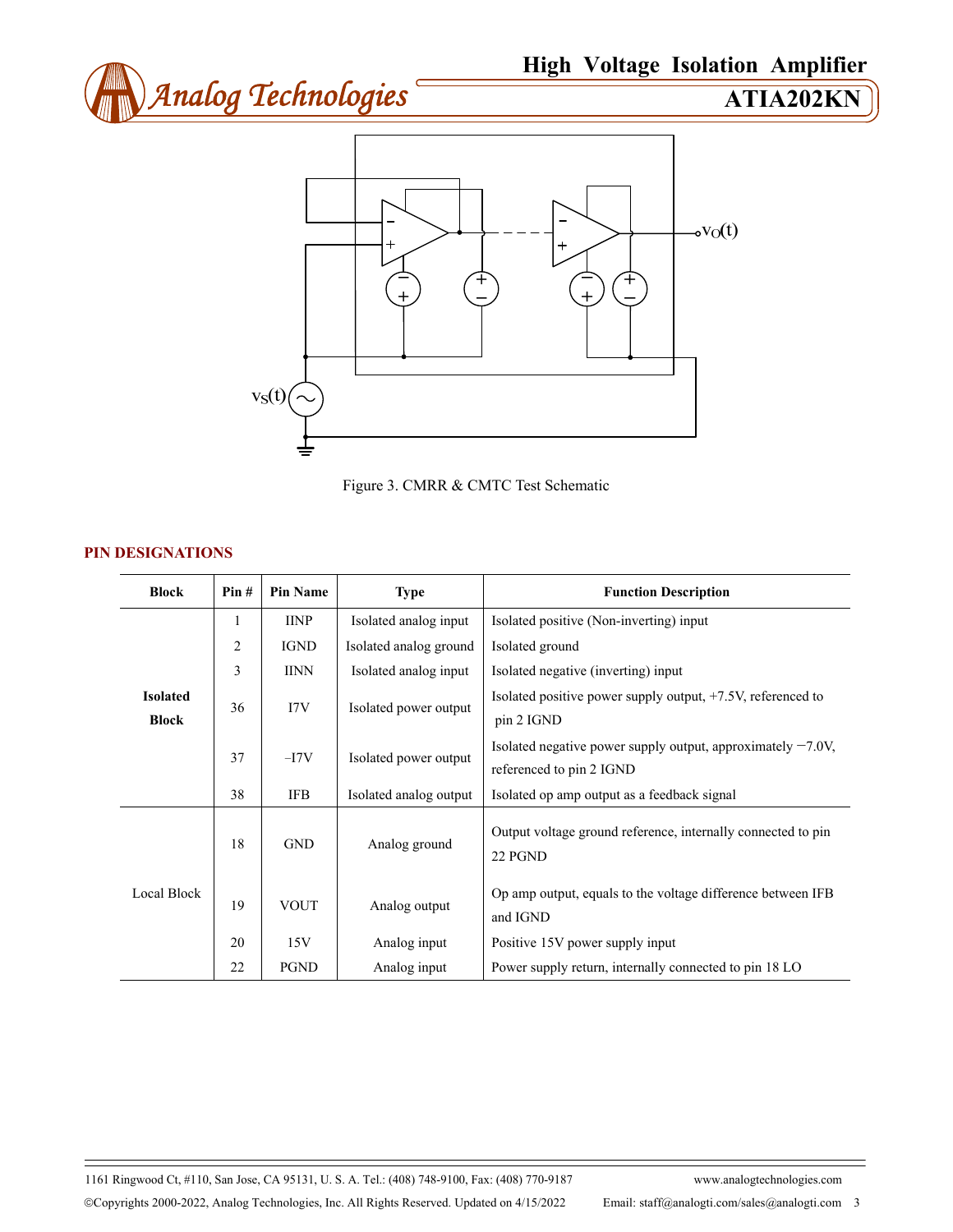

# **MECHANICAL DIMENSIONS**

The dimensions of ATIA202KN in DIP package are shown in Figure 3.



Figure 3. Dimensions of ATIA202KN DIP Package